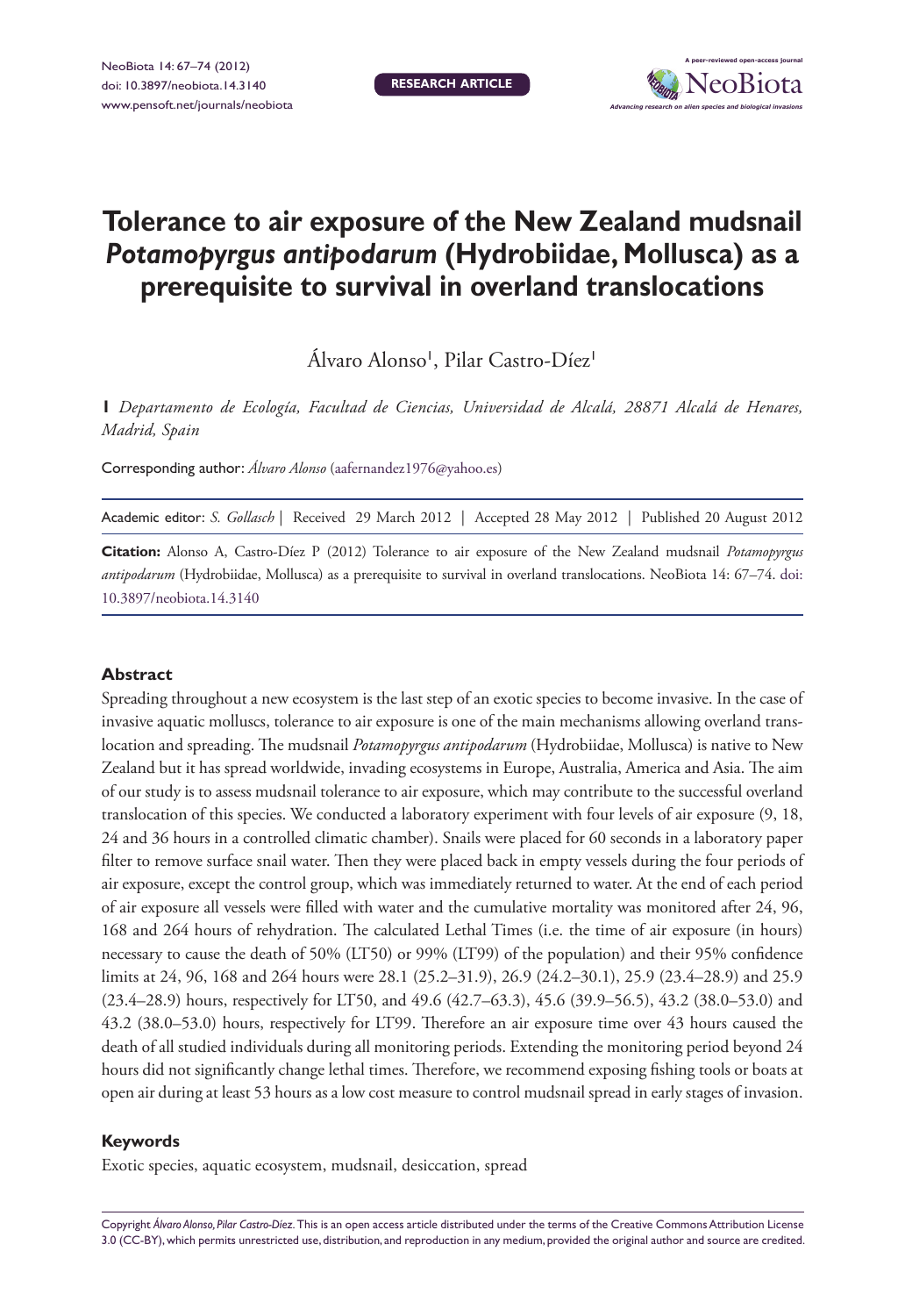## **Introduction**

Biological invasions are one of the most important ecological problems at worldwide scale (Everett 2000). Humans have overcome all biogeographical barriers, connecting all parts of the World (Everett 2000, Nentwing 2007). This fact has facilitated the spread of exotic species on a large scale, causing a decline of biodiversity, a biotic homogenization of ecosystems (Enserink 1999, Gherardi 2007, Nentwing 2007), and huge economic costs (Everett 2000). The process of becoming an invasive species (i.e. an widespread exotic species that causes adverse effects on the invaded ecosystem) (Davis and Thompson 2000; Mack et al. 2000) is very complex and it is governed by an interaction of habitat conditions (e.g., climate), species functional traits (e.g., tolerance to environmental factors) and human factors (e.g., uses of the species) (Kolar and Lodge 2001, Gherardi 2007, Nentwing 2007, Castro-Díez et al. 2011). The invasion process includes three main steps: transport, establishment and spread (Kolar and Lodge 2001, Sakai et al. 2001). Exotic species must overcome all these steps through a combination of several mechanisms. Therefore only a small proportion of the exotic species arriving in a new ecosystem becomes invasive (Williamson and Fitter 1996, Sakai et al. 2001).

A rapid spread is the previous step to consider an exotic species as invasive. In the case of aquatic molluscs, tolerance to air exposure (i.e., absence of contact with water during a period of time) is one of the main prerequisites allowing overland transport, because many vectors require the ability to survive out of water (e.g., attached to nets, boats, buoys, waterfowl, etc.) (Ricciardi et al. 1995, Richards et al. 2004). Therefore the longer the period the mollusc can survive out of water the higher is the probability of successful translocation.

The mudsnail *Potamopyrgus antipodarum* (Hydrobiidae, Mollusca) is native to New Zealand but has spread worldwide, invading ecosystems in Europe, Australia, America and Asia (Alonso and Castro-Díez 2008). This snail is called mudsnail since it buries itself in the sediment during drought or cold periods (Duft et al. 2003a). This mollusc has a solid and well-formed operculum, a small narrow shell (length 1–10 mm), and it possesses a strong mobile and retractile foot (Winterbourn 1970, Kabat and Hershler 1993, Duft et al. 2003a, b). Non-native populations are parthenogenetic with almost all individuals being females, which allows a rapid colonization of the invaded ecosystems (Alonso and Castro-Díez 2008). Additionally, the potential number of generations per year is up to six, and the average number of offspring per adult is 230 (Møller et al. 1994, Richards 2002). This species can spread through transport vectors, such as fish, waterfowl or fishing tools, due to its ability to survive the passage through the digestive tract (in the case of fish) or to its air exposure tolerance (in the case of waterfowl or fishing tools) (Richards et al. 2004, Alonso and Castro-Díez 2008, Vinson and Baker 2008). The distance covered by means of the latter mechanism depends on how much time the mudsnail can survive out of water, which has not received much attention so far (but see Richards et al. 2004, Lysne and Koetsier 2006). Additionally, the knowledge of the air exposure tolerance can help to establish protocols to avoid translocation, as air exposure is a simple and low-cost method for exotic species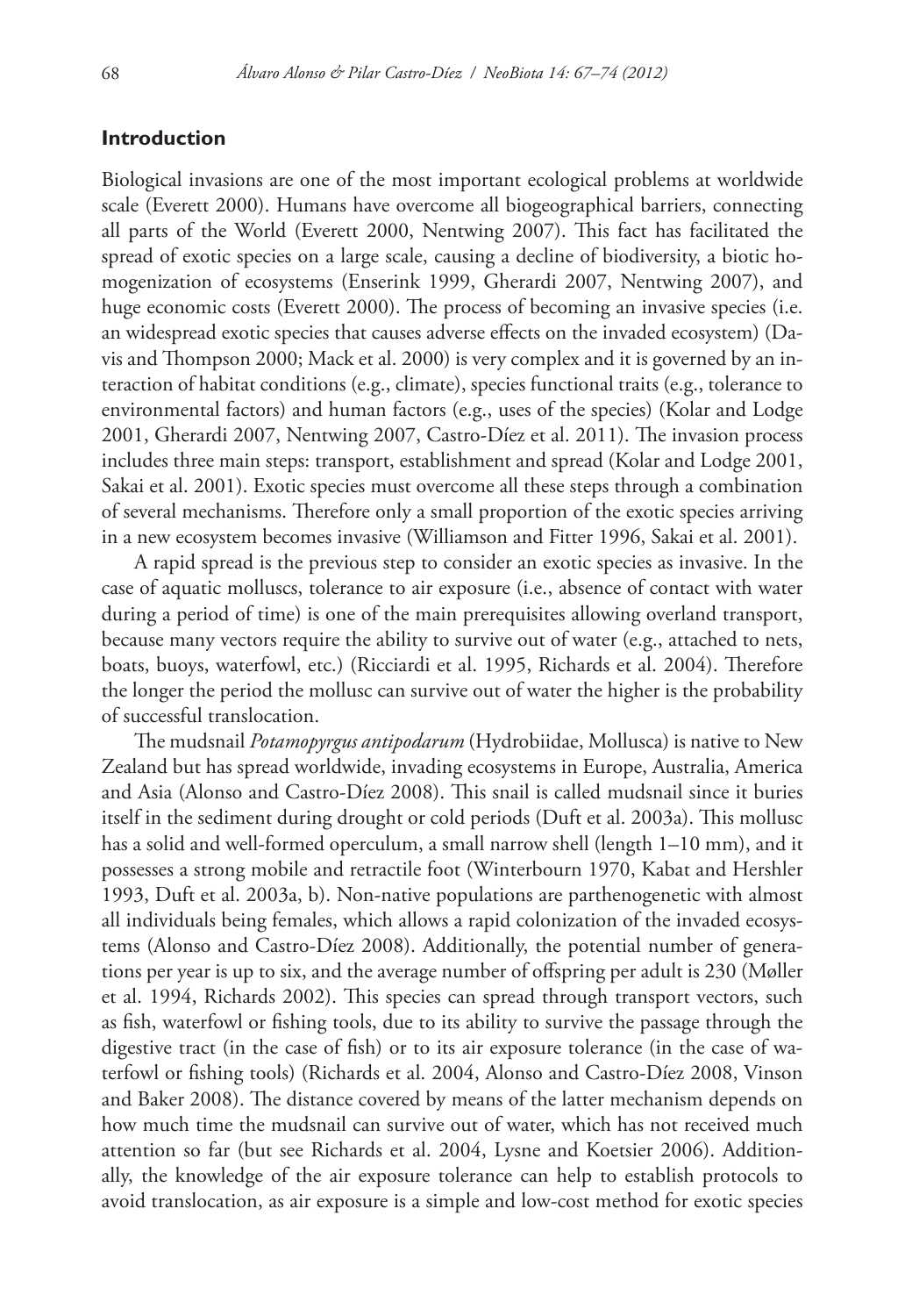control (Richards et al. 2004). This knowledge is crucial to avoid the establishment of mudsnail in new aquatic ecosystems (Richards et al. 2004) as the air-exposed vectors (e.g. birds, wild animals, human vectors, etc.) can be used by mudsnail to invade new aquatic ecosystems or to spread in an invaded ecosystem.

Previous studies on aquatic invasive molluscs have shown contrasting tolerances to air exposure among different species and environmental conditions. In the case of the mudsnail there are two studies for American populations (Richards et al. 2004, Lysne and Koetsier 2006). Both studies showed higher tolerance in bigger individuals and longer survival in damp and moist environments than in dry ones. However, no information is available on the air exposure tolerance of European populations of mudsnail which could possess contrasting tolerances. The aim of this study is the assessment of the air exposure tolerance of mudsnail under laboratory conditions to different periods of water absence to make recommendations to control the spread of this exotic species.

### **Material and methods**

The snails used in the experiment (mean length size of 3.8 mm, total number of 120) were obtained from our laboratory culture at the Department of Ecology (University of Alcalá). The culture was initiated with snails collected from the natural unpolluted upper reach of the Henares River (Guadalajara, Spain) in January 2009. Snails were kept in 60L glass aquaria with USEPA moderately hard water (96 mg  $\mathrm{NaHCO}_{_3}\mathrm{,60}$ mg CaSO $_4^*$ 2H<sub>2</sub>O, 4 mg KCl, 122.2 mg MgSO $_4^*$ 7H<sub>2</sub>O per litre of deionised water) (US Environmental Protection Agency 2002), enriched with calcium carbonate (10 mg  $\text{CaCO}_3$  per litre of deionised water). The culture was kept at room temperature  $(20-22^{\circ}\text{C})$  with natural photoperiod (minimum daylight=9 h and maximum daylight=15 h). Stock snails were fed with fish food (Tetra© GmbH, Germany) and dry Spirulina (Sera© Spirulina Tabs). The dry food per individual and day was around 0.10 mg. The culture was aerated with an air pump and an aquarium filter. Under these conditions snails reproduce and grow.

Snails for the experiment were obtained from the culture and acclimatized to the experimental conditions (15°C air temperature) in a controlled climatic chamber (Ansonic VSC3207). Experimental water was the same as that in the culture aquaria. Snails were acclimatized over seven days before the experiment. During this period snails were normally fed. This temperature was selected as the average for spring conditions, as higher temperatures decrease their survival (Richards et al. 2004).

An air exposure experiment was conducted, using four different periods (0, 9, 18, 24 and 36 hours without water in a controlled climatic chamber), each in triplicate. Eight adult snails were used in each replicate (120 individuals altogether), which consisted of a glass vessel of 8 cm diameter and 6 cm height. Snails of each replicate and air exposure treatment were taken with forceps and placed for 60 seconds on a laboratory paper filter (Anoia Filter,  $73g/m^2$ ), rolling them over the paper until no surface water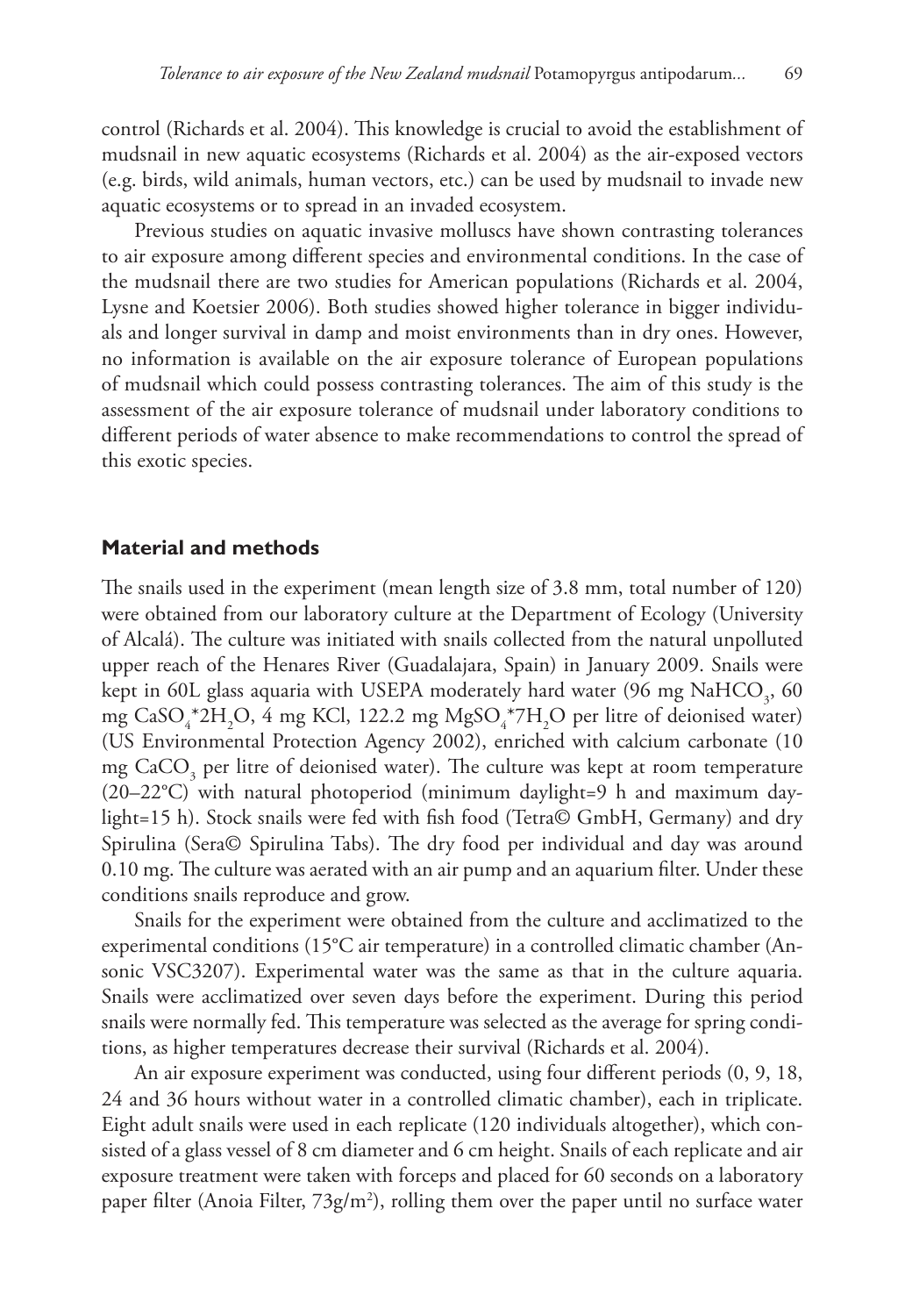was visible on their surface (i.e., snail shell without shine). After this preliminary dehydration, snails were placed in empty vessels for 9, 18, 24 or 36 hours, depending on the assigned treatment. Three additional replicates (with 8 snails each) were returned to the water as control treatment (0 hours of air exposure with preliminary dehydration). At the end of each air exposure period, vessels from each treatment were filled with control water (US-EPA water) and the cumulative mortality was monitored after 24, 96, 168 and 264 hours of hydration, including control treatment. Mortality was assessed by observing each snail under a binocular. An animal with a closed operculum was considered immobile and alive if after touching the operculum with forceps the snail retracted its soft body. If not it was considered dead. During the experiment air temperature and humidity in the climatic chamber were measured using a digital thermometer-hydrometer.

The lethal time 50 (LT50) and 99 (LT99) (i.e., the time of air exposure in hours that caused the death of 50% and 99% of the studied population, respectively) after 24, 96, 168 and 264 hours since the end of air exposure, and their respective 95% confidence limits were calculated using probit regression analysis (Finney 1971). The dependent variable was the probit transformation of the proportion of dead snails responding to each air exposure period (9, 18, 24 and 36 hours without water), and the independent variable was the air exposure period. Statistical analyses were conducted with SPSS 15.0 software. LT values were compared between different monitoring times using the confidence interval overlap test (Wheeler et al. 2006)

## **Results**

The mean $\pm$ SD (n=10) environmental conditions during the experiments were 68.9 $\pm$ 6.6 % of relative air humidity and 15.4±0.5 °C of air temperature. The mortality of *P. antipodarum* was relatively low up to 20 hours of air exposure. After this time, mortality increased (Fig. 1). Air exposure times between 25.9 and 28.1 (LT50), and between 43.2 and 49.6 hours (LT99) caused the death of the half and all studied population, respectively (Table 1). An increase of the monitoring time neither changed LT50 nor LT99 values, as the confidence limits between different monitoring times overlapped (Confidence interval overlap test; p>0.05). Therefore, an air exposure treatment of 53 hours (upper limit of LT99 at 264 hours) assured the death of all snails.

**Table 1.** LT50 and LT99 values (in hours) at 24, 96, 168 and 264 hours for each time of mortality monitoring. 95% confidence limits are presented in parentheses.

|                   | 24h             | 96 h            | 168 h           | 264h            |
|-------------------|-----------------|-----------------|-----------------|-----------------|
| $LT50$ (in hours) | 28.1            | 26.9            | 25.9            | 25.9            |
|                   | $(25.2 - 31.9)$ | $(24.2 - 30.1)$ | $(23.4 - 28.9)$ | $(23.4 - 28.9)$ |
| $LT99$ (in hours) | 49.6            | 45.6            | 43.2            | 43.2            |
|                   | $(42.7 - 63.3)$ | $(39.9 - 56.5)$ | $(38.0 - 53.0)$ | $(38.0 - 53.0)$ |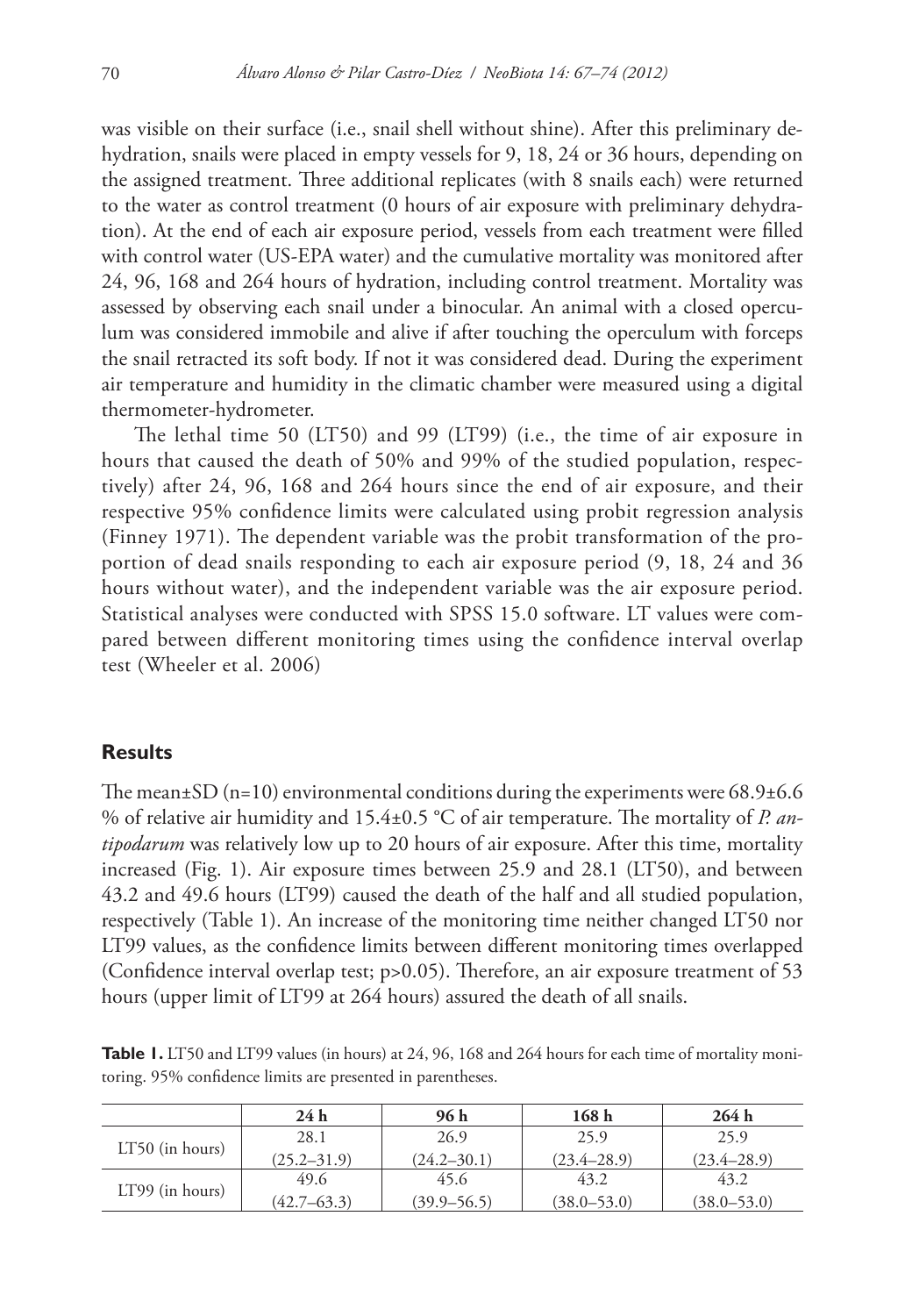

**Figure 1.** Modelled probit curves for the percentage of mortality of *Potamopyrgus antipodarum* for each time of monitoring after returning the animals to water. Curves at 168 hours and 264 hours fully overlaped.

## **Discussion**

Our study demonstrated that survival of air-exposed mudsnail over short-period transport (<24 h) through non-aquatic media is highly probable. This scenario could be accomplished in waterfowl movements, transport of fishing tools (rubber boots, boats, nets, etc.) or movement of terrestrial animals (sheep, cows, domestic dogs, deer, etc.). Therefore the desiccation tolerance may be one of the most important traits promoting the traslocation of mudsnail in inland waters. In an American population Richards et al. (2004) found a very similar tolerance of mudsnail to air exposure, with a 99% lethal time of 50 hours for individuals with shell size and environmental conditions similar to those in our study. Additionally, these authors found that under favourable conditions (temperature 9°C) 99% of the population died after 60 hours, and that small individuals were less tolerant than adults. This result is in the range of the upper LT99 confidence limit found in our study. Our study was conducted under relatively high humidity (mean RH of 69%) and 15°C of temperature which represent favourable conditions to tolerate air exposure in molluscs (Byrne et al. 1988, Alli and Nakamura 1999, Richards et al. 2004). Therefore, unfavourable conditions (high temperature, dry summer, low humidity during transport, etc.) would shorten this LT99. In fact, other studies with molluscs have shown that air exposure under lower relative humidity and/or higher temperature cause mortality in shorter times (Byrne et al. 1988, Ali and Nakamura 1999, Richards et al. 2004, Havel 2011). Additionally, most of these studies showed that smaller snails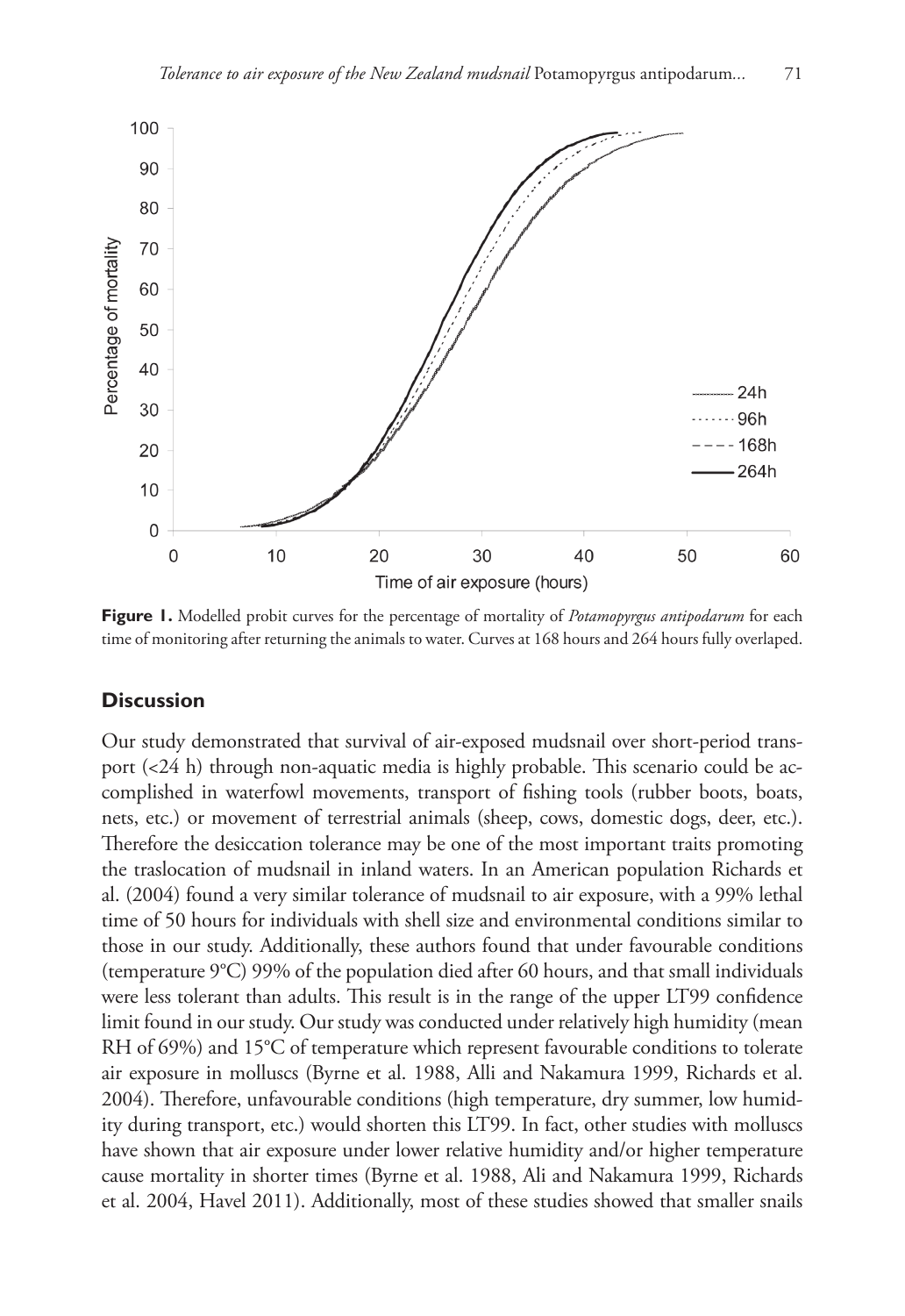were more sensitive to air exposure that larger snails. Therefore our recommended air exposure of 53 hours, calculated for large individuals and favourable conditions, could be time enough to ensure no survival of mudsnail in non-water translocation. Beside, large snails (the most prone to tolerate air transport) are the easiest to locate and remove from macrophytes, boat surface or waders. Other transportation vectors, such as domestic animals and waterfowl are risky vectors as the time to reach a new water body can be relatively short.

Air exposure caused several harmful effects in aquatic animals. In the case of mollusc a rapid loss of body water has been observed, being faster in small individuals than in large individuals (Ricciardi et al. 1995). However, other physiological effects of air exposure have been reported for molluscs, such as depletion of energy reserves, acidosis and accumulation of anaerobic metabolites (Byrne et al. 1990). Therefore, one of those effects (or a combination of them) can cause the mortality observed in our experiment.

The hard operculum of New Zealand mudsnail can contribute to explain its high tolerance to air exposure. In a previous study, Wood et al. (2011) showed that adults of the native non operculated gastropod *Physa gyrina* presented a lower tolerance to air exposure than the operculated invasive snail *Bithynia tentaculata*. The hard carbonate operculum of mudsnail is a good barrier to avoid water loss, which can prolong the tolerance to air exposure, as shown for similar species (Wood et al. 2011).

## **Conclusions**

Avoiding the spread of invasive species is crucial for the conservation of aquatic native biodiversity. The results of our study suggest several low-cost measures to decrease the spread of mudsnail among reaches and aquatic ecosystems. First we recommend a desiccation treatment to all tools or instruments that are going to be repeatedly used in different aquatic ecosystems (e.g., exposing fishing tools at air during at least 50 hours, preferably at full sun light). Second, we recommend avoiding the access of wild and domestic animals to infected reaches or lakes (e.g., by using physical barriers or scarecrows for waterfowl). These simple measures may reduce mudsnail translocations in early stages of invasion.

## **Acknowledgements**

This research was funded by the Spanish Ministry of Science and Innovation (SMSI) (CGL2010-16388/BOS) and by the Castilla-La Mancha Community (POII10-0179- 470). The University of Alcalá provided logistical support. Dr. Álvaro Alonso was supported by a Juan de la Cierva contract from the SMSI at University of Alcalá. Many thanks to Enrique González for his help during the experiment. Especial thanks to Dr. Julio A. Camargo for providing climatic chamber for experiment.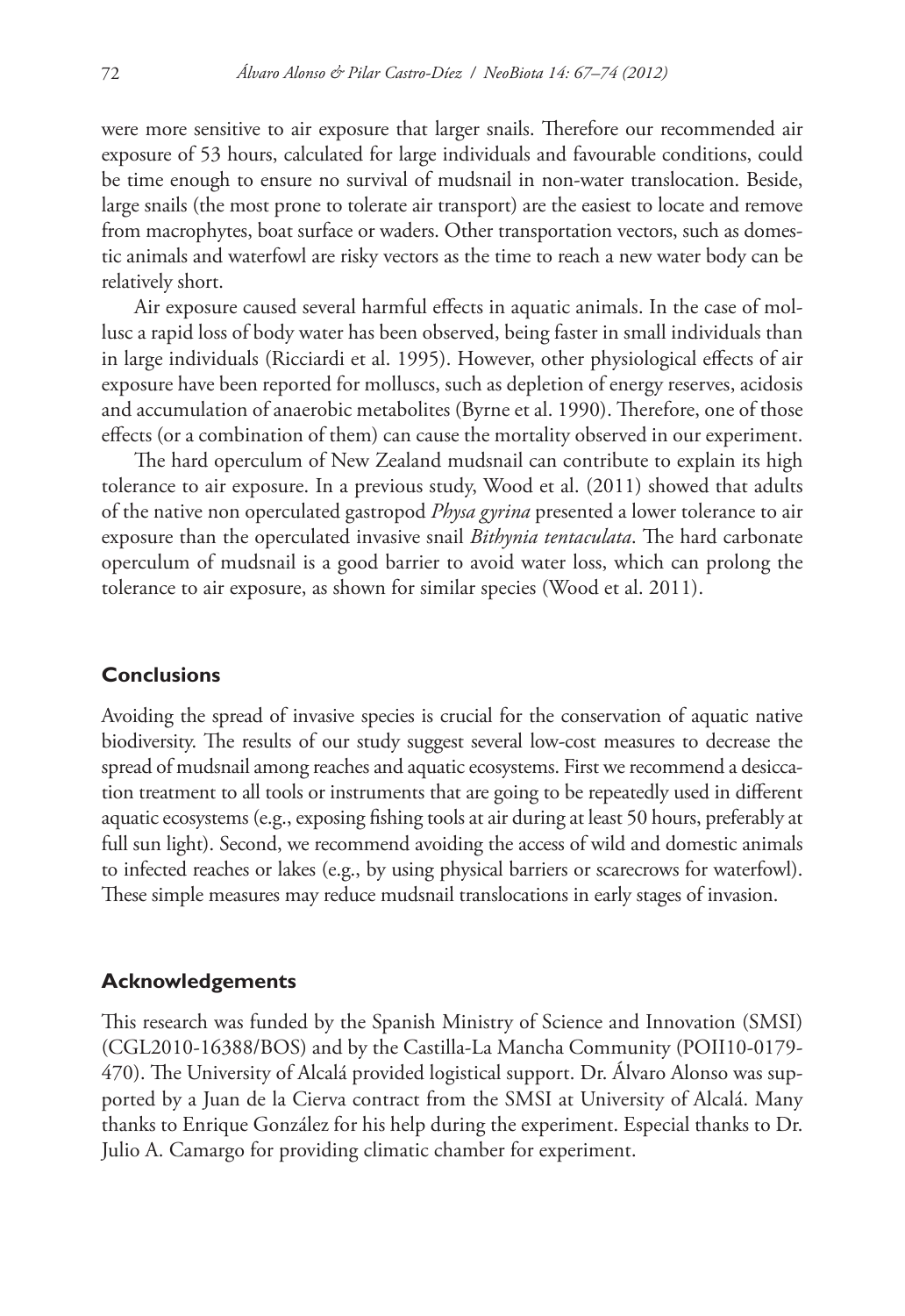## **References**

- Ali F, Nakamura K (1999) Effect of temperature and relative humidity on the tolerance of the Japanese clam, *Ruditapes philippinarum* (Adams & Reeve), to air exposure. Aquaculture Research 30: 629–636. [doi: 10.1046/j.1365-2109.1999.00303.x](http://dx.doi.org/10.1046/j.1365-2109.1999.00303.x)
- Alonso A, Castro-Díez P (2008) What explains the invading success of the aquatic mud snail *Potamopyrgus antipodarum* (Hydrobiidae, Mollusca)? Hydrobiologia 614: 107–116. doi: 10.1007/s10750-008-9529-3
- Byrne RA, Mcmahon RF, Dietz TH (1988) Temperature and relative humidity effects on aerial exposure tolerance in the freshwater bivalve *Corbicula fluminea*. Biological Bulletin 175: 253–260. [doi: 10.2307/1541566](http://dx.doi.org/10.2307/1541566)
- Byrne RA, Gnaiger E, McMahon RF, Dietz TH (1990) Behavioural and metabolic responses to emersion and subsequent reimmersion in the freshwater bivalve, *Corbicula fluminea*. Biological Bulletin 178: 251–259. [doi: 10.2307/1541826](http://dx.doi.org/10.2307/1541826)
- Castro-Díez P, Godoy O, Saldaña A, Richardson DM (2011) Predicting invasiveness of Australian acacias on the basis of their native climatic affinities, life history traits and human use. Diversity and Distributions 17: 934–945. [doi: 10.1111/j.1472-4642.2011.00778.x](http://dx.doi.org/10.1111/j.1472-4642.2011.00778.x)
- Davis MA, Thompson K (2000) Eight ways to be a colonizer; two ways to be an invader: a proposed nomenclature scheme for invasion ecology. ESA Bulletin 81: 226–230.
- Duft M, Schulte-Oehlmann U, Tillman M, Markert B, Oehlmann J (2003a) Toxicity of triphenyltin and tributyltin to the freshwater mudsnail *Potamopyrgus antipodarum* in a new sediment biotest. Environmental Toxicology and Chemistry 22: 145–152. [doi: 10.1002/](http://dx.doi.org/10.1002/etc.5620220119) [etc.5620220119](http://dx.doi.org/10.1002/etc.5620220119)
- Duft M, Schulte-Oehlmann U, Weltje L, Tillmann M, Oehlmann J (2003b) Stimulated embryo production as a parameter of estrogenic exposure via sediments in the freshwater mudsnail *Potamopyrgus antipodarum*. Aquatic Toxicology 64: 437–449. [doi: 10.1016/](http://dx.doi.org/10.1016/S0166-445X(03)00102-4) [S0166-445X\(03\)00102-4](http://dx.doi.org/10.1016/S0166-445X(03)00102-4)
- Enserink M (1999) Biological invaders sweep in. Science 285: 1834–1836. [doi: 10.1126/sci](http://dx.doi.org/10.1126/science.285.5435.1834)[ence.285.5435.1834](http://dx.doi.org/10.1126/science.285.5435.1834)
- Everett RA (2000) Patterns and pathways of biological invasions. Trends in Ecology and Evolution 15:177–178. [doi: 10.1016/S0169-5347\(00\)01835-8](http://dx.doi.org/10.1016/S0169-5347(00)01835-8)
- Finney DJ (1971) Probit Analysis. Cambridge University Press.
- Gherardi F (2007) Biological Invaders in Inland Waters: Profiles, Distribution, and threats. Springer, The Netherlands. [doi: 10.1007/978-1-4020-6029-8](http://dx.doi.org/10.1007/978-1-4020-6029-8)
- Havel JE (2011) Survival of the exotic Chinese mystery snail (*Cipangopaludina chinensis malleata*) during air exposure and implications for overland dispersal by boats. Hydrobiologia 668: 195–202. [doi: 10.1007/s10750-010-0566-3](http://dx.doi.org/10.1007/s10750-010-0566-3)
- Kabat AR, Hershler R (1993) The Prosobranch Snail Family Hydrobiidae (Gastropoda: Rissooidea): Review of Classification and Supraspecific Taxa. Smithsonian Contributions to Zoology, number 547, 94 pp.
- Kolar CS, Lodge DM (2001) Progress in invasion biology: predicting invaders. Trends in Ecology and Evolution 16: 199–204. [doi: 10.1016/S0169-5347\(01\)02101-2](http://dx.doi.org/10.1016/S0169-5347(01)02101-2)